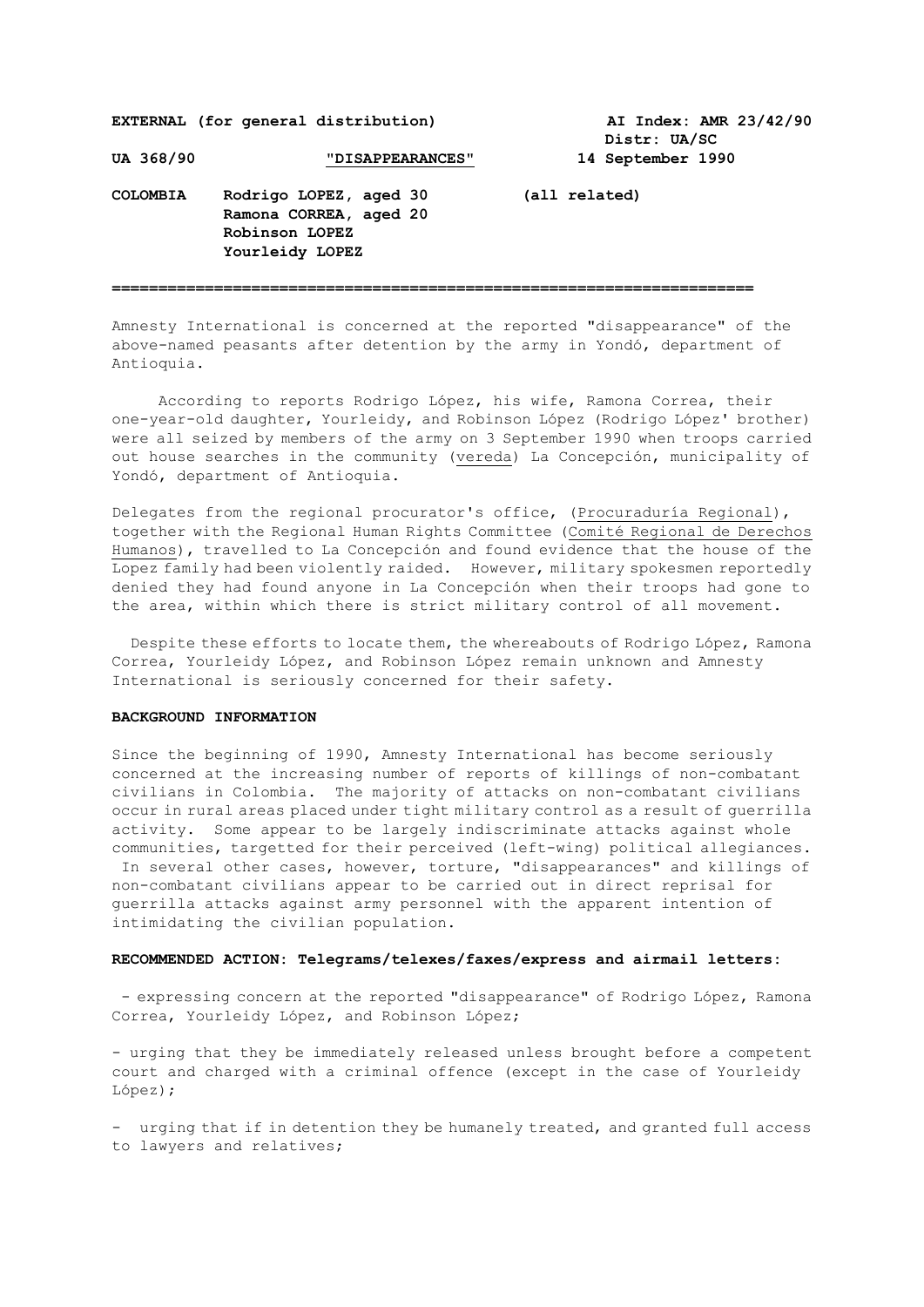- requesting a independent inquiry into their "disappearance" in order to find those responsible and bring them to justice.

## **APPEALS TO**

President César Gaviria Trujillo Telegrams: Presidente Gaviria Presidente de la República de Bogotá, Colombia Palacio de Nariño  $T = T + T$ Telexes: 44281 PALP CO Bogotá, Colombia Faxes: + 57 1 286 7324 General Oscar Botero Minstro de Defensa Nacional Telegrams: Ministro Defensa, Ministerio de Defensa Nacional (Bogota, Colombia Avenida Eldorado - Carrera 52 Telexes: 42411 INPRE Vo Bogotá, Colombia 44561 CFAC CP Faxes: + 57 1 222 1874 Dr. Orlando Melo Consejero Presidencial para la Defensa, Protección y Promoción de los Derechos Humanos Telegrams: Consejero Presidencial Calle 7, No. 6-58 Defensa Derechos Humanos Melo, Bogotá, Colombia **Bogota, Colombia** Dr. Rafael Pardo Rueda Consejero Presidencial para la Defensa y Seguridad Secretaría General de la Telegrams: Consejero Presidencial

 Presidencia Defensa y Seguridad Pardo. Bogota Calle 7, No. 6-58 Colombia Bogotá, Colombia Telexes: 442818 PALP CO

## **COPIES TO:**

Procurador Regional de Barrancabermeja Procuraduría Regional de Barrancabermeja Carrerra 3, No. 7-46, Of. 302 Barrancabermeja Santander, Colombia

Dr. Alfonso Gómez Mendez Procurador General de la Nación Procuraduría General Edificio Banco Ganadero Carrera 5, No. 15-80 Bogotá, Colombia

Comité Regional de Derechos Humanos Apartado Aéreo 505 Barrancabermeja Santander, Colombia

and to diplomatic representatives of Colombia in your country.